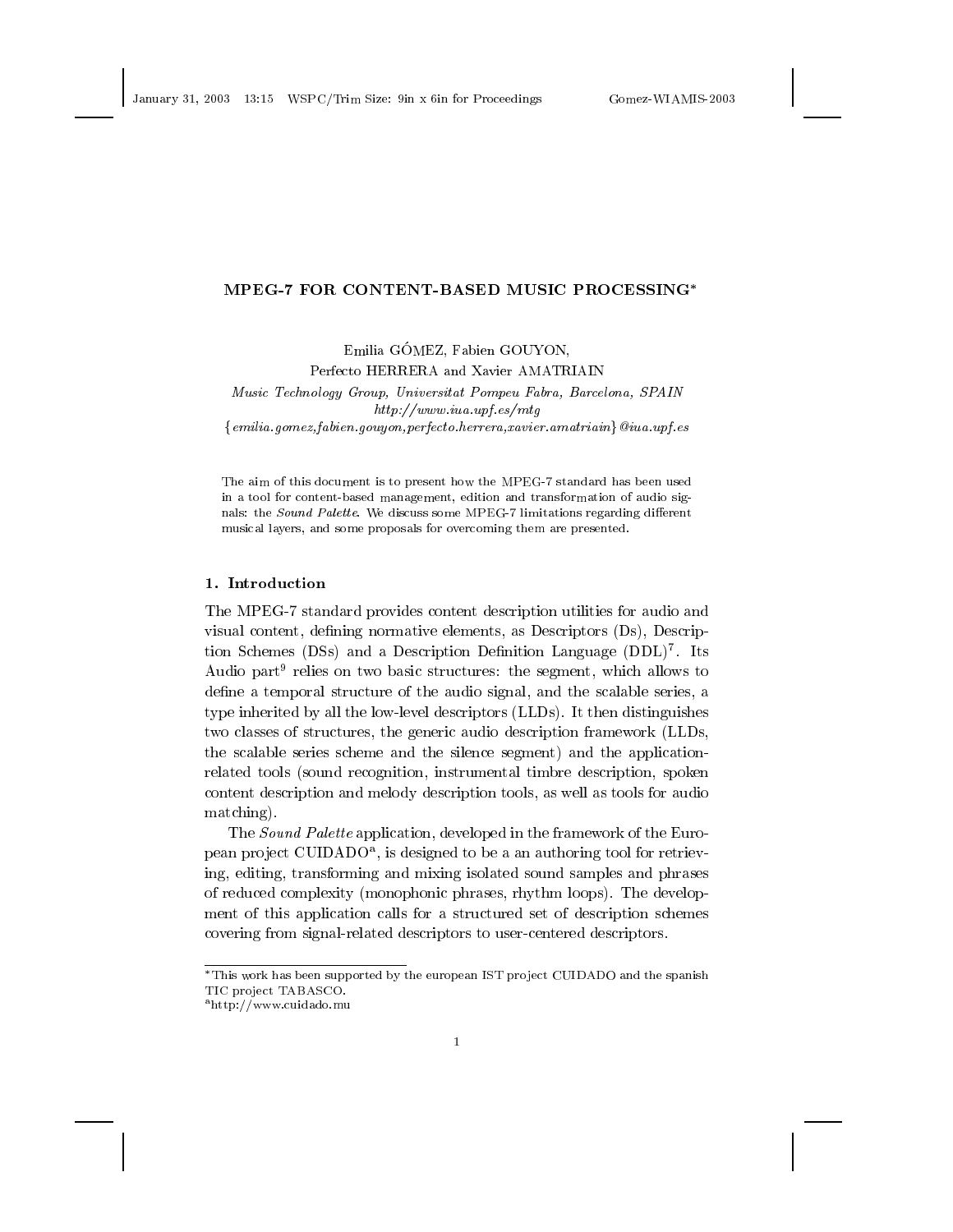## 2. Melody description

The MPEG-7 standard distinguishes three types of attributes related to melody: the fundamental frequency LLD associated to a time point, melodic features attached to a Note, and the Melody DS and other support Ds related to the *AudioSegment* to which they are attached (see some description examples<sup>-,-</sup>).

Ine *melody* DS<sup>-1-1</sup>; includes melody either as a melodic contour or a sequence of intervals plus note relative durations. The melodic contour uses a 5-step contour and it represents basic rhythm information by quantizing the duration of every note at the beat level. This contour has been found to be inadequate for some applications, as melodies of very different nature can be represented by similar contours . For greater descriptive precision, the *Melody* DS supports an expanded descriptor set, where the precise pitch interval is kept and more accurate timing information is stored by encoding the relative duration of notes defined as the logarithm of the ratio between the differential onsets. Arranged around these core descriptors there are some optional support descriptors (lyrics, key, meter, and starting note).

This expanded description does not take into account silence parts that sometimes play an essential role for melodic perception. It is strongly tied to score representation and does not provide a direct link with LLDs. Regarding the Note representation, features like e.g. intensity, articulation or vibrato are lacking; they nevertheless would be necessary, for example, for expressivity characterization. Also, the  $Note$  is always defined as a part of the *noteArray* in the context of a *Melody*. Regarding the key and scale descriptors, MPEG-7 does not consider possible changes inside the segment (this is a general consideration for all the unary descriptors). Other scalar descriptors could also be added to the Melody DS according to the type of  ${\rm sources}$  and to application needs .  $-$ 

# 3. Rhythm description

MPEG-7 rhythmic elements are the  $\text{Meter Type}$ , the  $\text{Beat Type}$  and the note relative duration. Both the latter are embedded in the melody description (respectively in the contour and in the note). The  $BeatType$  represents to which beat \pertains" each note, i.e the quantized note positions with respect to the first note of the excerpt, expressed as integers, multiples of a timing reference, the *Beat* -which value in seconds is not given. The MeterType carries in its denominator a reference value for the expression of the beat series. This rhythmic representation has been proved useful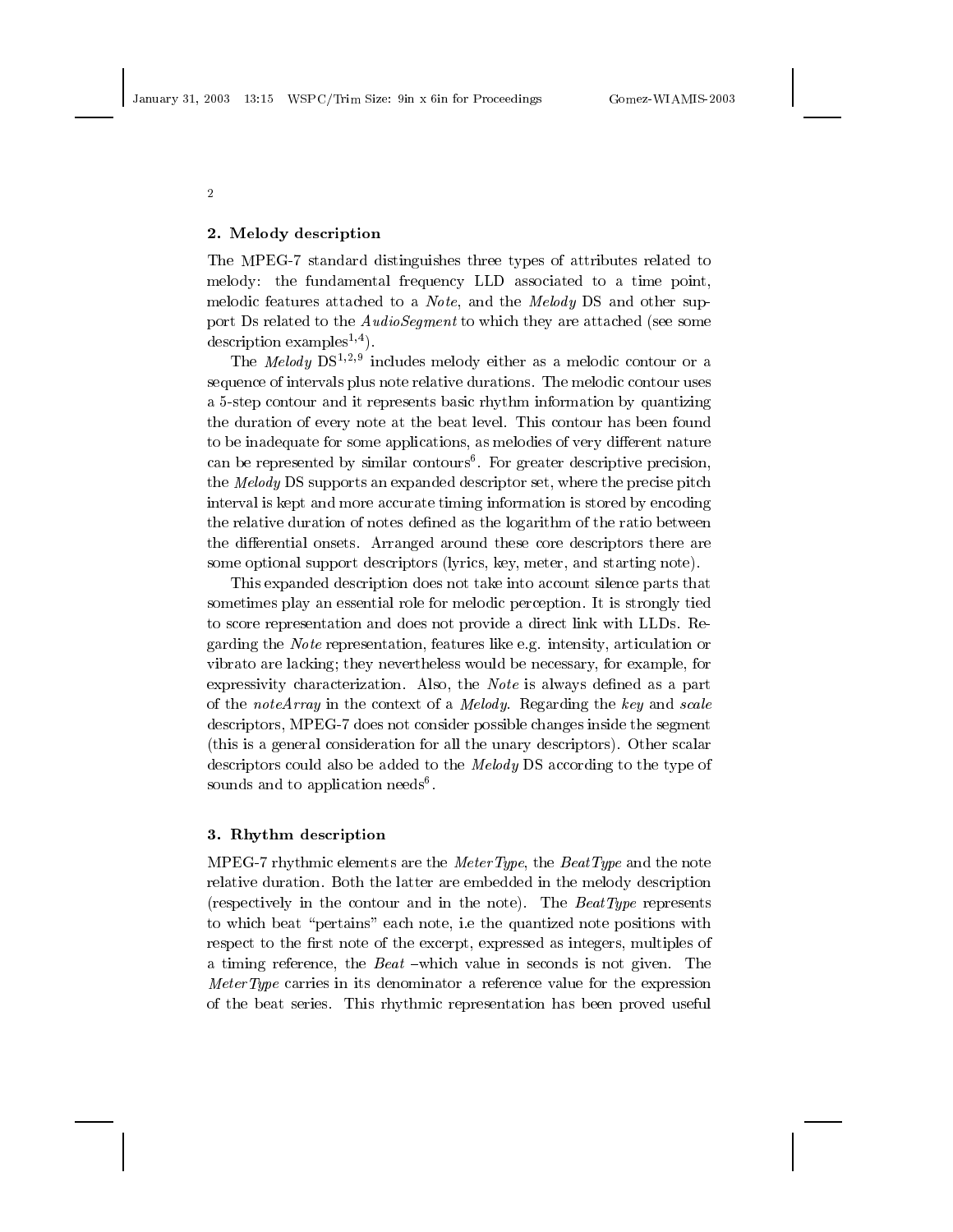for query-by-humming applications. But let us wonder which could its limitations be for other applications.

First, the context is that of a monophonic melody, which seems to be a restriction. Then, the rhythm of a score, of a MIDI stream, or of an audio signal cannot be represented without loss of information. The time signature can be represented, but not the bar lines. The quantization w.r.t. the beat does permit to represent symbolic durations (e.g. quarter-note); nor does the note relative duration permit to account for exact note timing occurrences (which would serve e.g. for exploring expressivity deviations from the rhythmic structure). The speed of execution of a musical piece (the tempo) is absent from the standard. A proposal of tempo descriptor  $\max$  been made to NIFEG: the  $AuuvI$ e $mpo^*$  . It is defined as a scalar value (number of BPM). It can be useful as a global descriptor of a piece of music, to account for its global pace. However, the evolution of the tempo is also a very important rhythmic feature, and representing it by means of the  $Au$ dioTempo would entail a segmentation in audio segments whose only reason of being would be their tempo differences. This is questionable. Assuming constant tempo being relevant, another important feature is lacking: the phase of the beat. More important, improving the current standard by adding a single metrical level forgets the fundamental notion of hierarchy in the rhythmic structure of music. Finally, current MPEG-7 rhythmic Ds are extremely sensitive to the determination of the meter, which still remains a difficult task; no algorithms are suggested for its determination (informative extraction procedures are provided by MPEG for many other descriptors).

### 4. Instrument description

MPEG-7 provides Ds and DSs for timbre as a perceptual phenomenon, useful in the context of search by similarity in sound databases. These Ds, grouped together with other LLDs are: HarmonicSpectralCentroid, HarmonicSpectralDeviation, HarmonicSpectralSpread, HarmonicSpectralVariation, SpectralCentroid, TemporalCentroid, and LogAttackTime. They assume that segments can be allocated to generic "percussive" or "harmonic" classes, and after that identication, some specic weighting grants a retrieval by perceptual similarity.

Complementarily, some Ds and DSs permit to address verbal descriptions, allowing to perform categorical queries in databases or to build taxonomies of instruments. The *ClassificationScheme*<sup>5,3</sup> defines a scheme for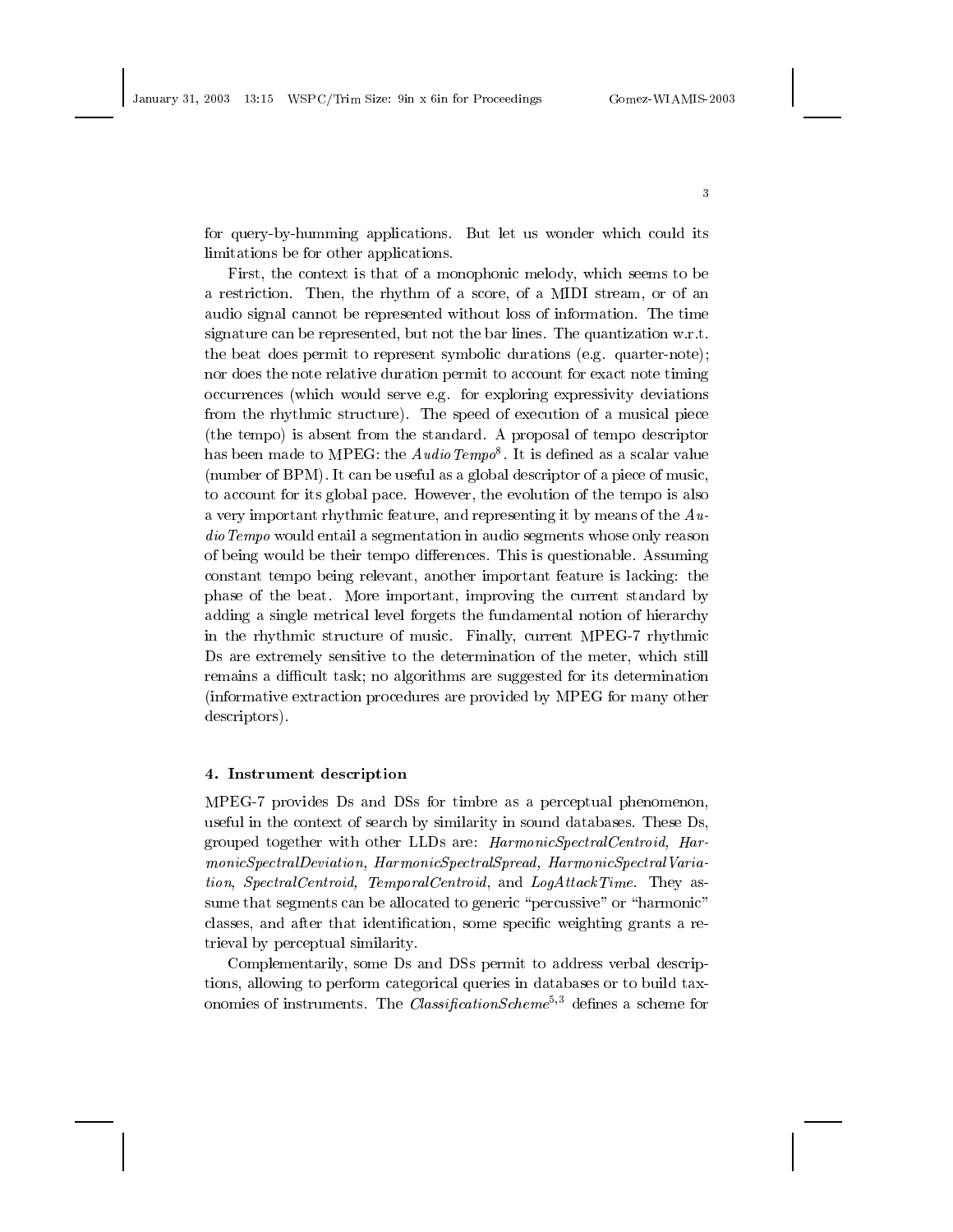classifying a sub ject area with a set of terms organized into a hierarchy. A term is referenced in a description with the  $TermUse$  datatype. A term represents one well-defined concept in the domain covered by the classification scheme. It has an *identifier*, a name, and a *definition*. Terms can be put in relationship with a  $TermRelation$  descriptor, which represents a relation between two terms in a classication scheme. When terms are organized this way, they form a classication hierarchy.

Giving the user the option for defining instrument or sound taxonomies is an important feature, but populating a database with terms from them can be tedious unless would be provided an automatic linking mechanism using some mathematical model for computing the name of the class, provided some LLDs. This mechanism is restricted in the current version of MPEG-7 to the timbral description of the audio through a continuous Hidden Markov Model using a low-dimensional representation of the spectrum, the SpectrumBasis. This descriptor contains basis functions used to project spectrum descriptions into a low-dimensional and decorrelated representation. The basis functions are estimated through singular value decomposition, although other methods could be considered. This approach disregards other possibly valid options for sound modelling.

## 5. Using and enhancing MPEG-7

In its current version, MPEG-7 can be used for some applications (e.g. query-by-humming, timbral similarity search), however it still needs enhancements to cover a wider range of applications. In our context, we encountered a problem in the too general definition of the AudioSegment. It is our belief that defining specific temporal scopes of description (with different melodic, rhythmic and instrumental descriptors) would open the way to more accurate descriptions of musical excerpts. A way to deal with limitations could be to derive two types of segments: a *NoteSegment* (in the authors' opinion, a note has to be conceptually considered as a segment, not a descriptor) and a *MusicSegment* (representing a monophonic or polyphonic excerpt, being possibly decomposed into Note or Music segments) (see Figure 1). Note that there are some changes with respect to previous proposals, we derive from the abstract class *Segment* and not from  $Au$ dioSegment. Another possible solution would be to define a hierarchy of segments by means of a  $\emph{Classification}$  cheme Figure 2 and 3 show the DSs and Ds associated to both types of segments". An extension of the SoundModelType, showed in Figure 4, is used for expanding the modelling

 $\overline{4}$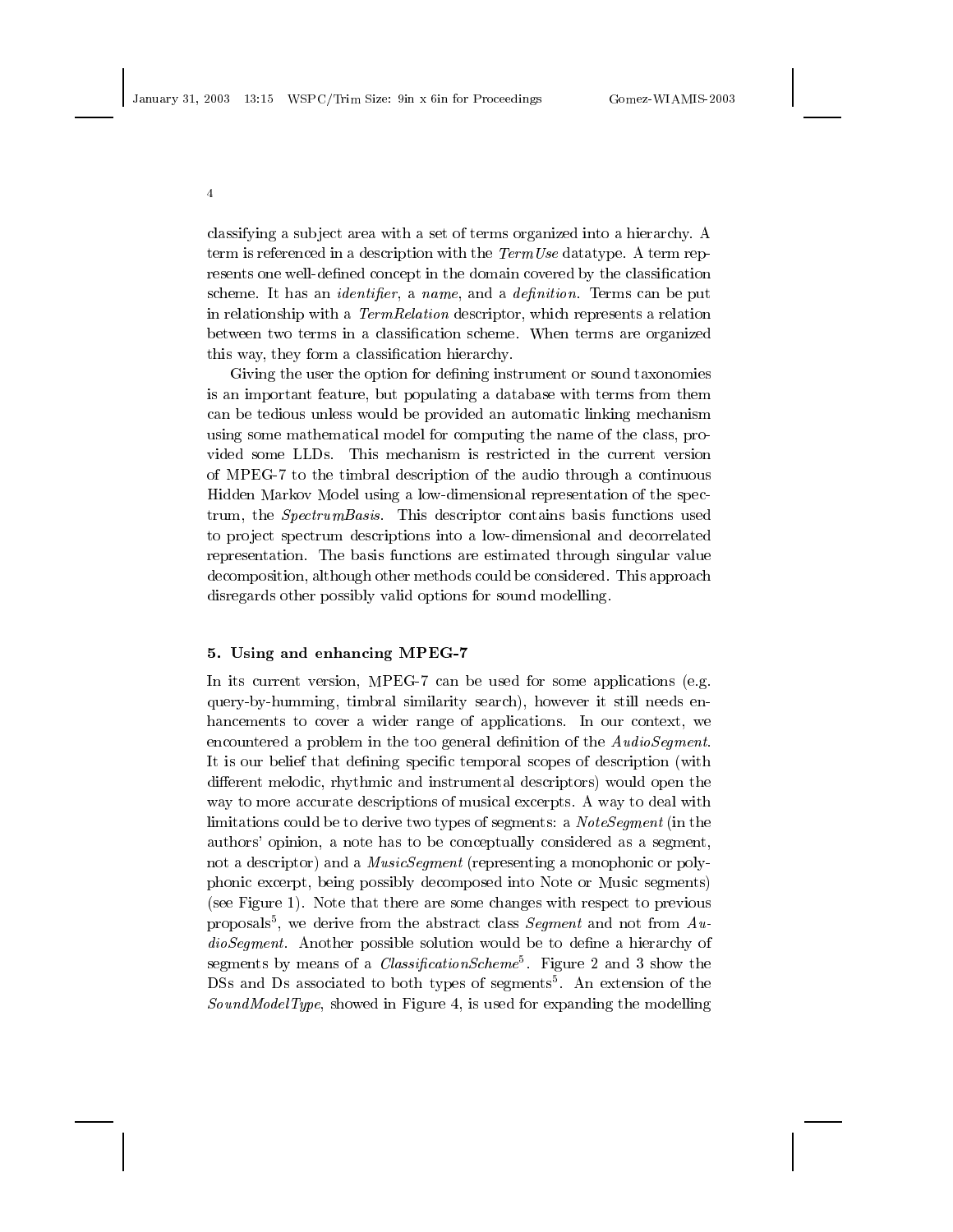options and allowing other common ways of representing in a compact way the criteria for assigning a class to a given audio segment.



Figure 1. Segment definitions.



Figure 2. Note DS class diagram.

## 6. Conclusions

We intended to cope with the description requirements of the  $SoundPalette$ application. We have still left out issues of harmony or emotional load descriptions, as they do not seem to be priorities in our context. Extensions of the current standard have been proposed keeping in mind the need for compatibility; they should be considered as the beginning of an open discussion regarding what we consider as the current shortcomings of MPEG-7.